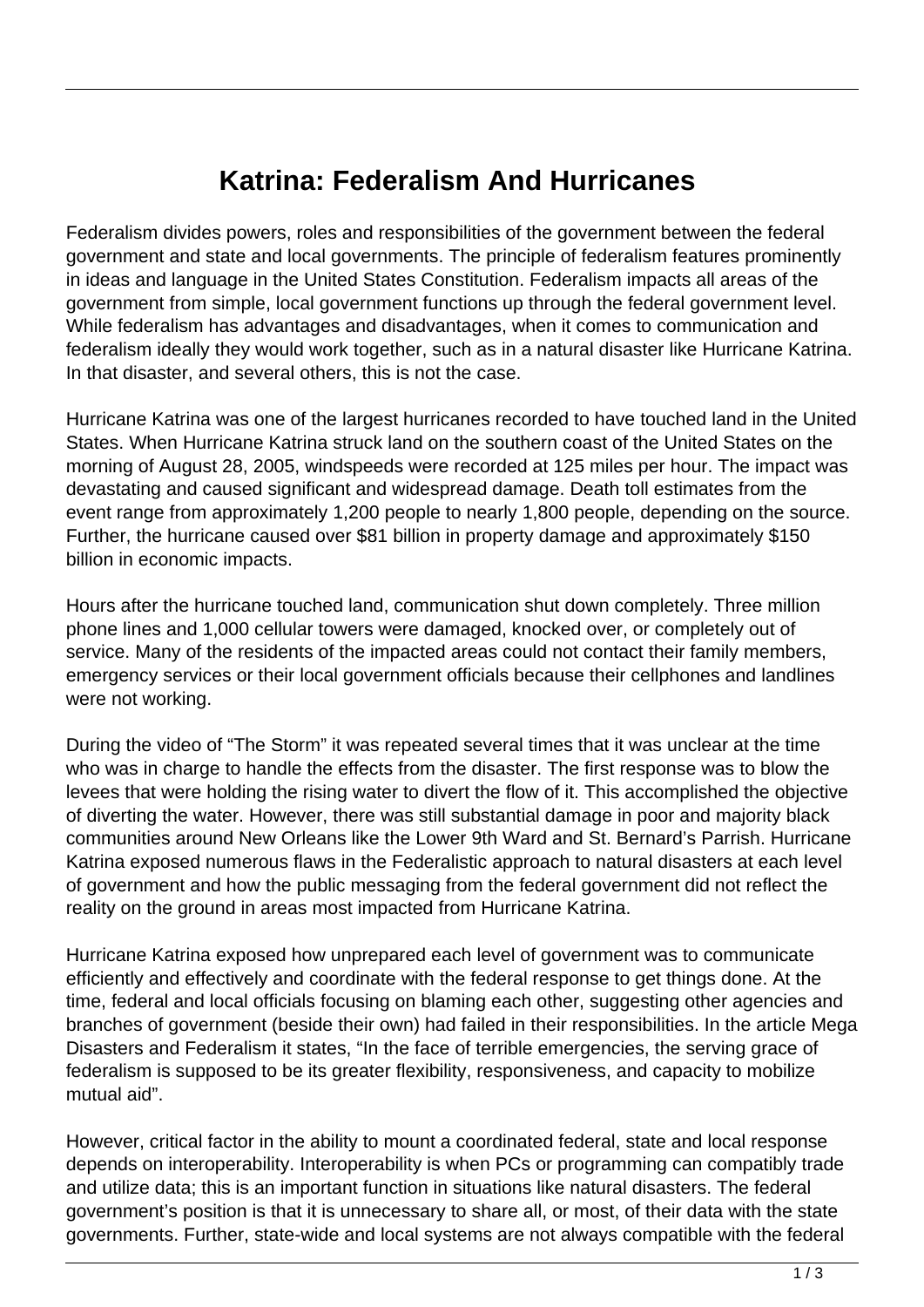governments systems in order to share data. The communication breakdown in Hurricane Katrina demonstrated that we ought to reconsider interoperability and federalism to facilitate cooperation, coordination and communication between the federal government and state and local entities. As stated in the chapter "Crisis Communication" from the book Public Relations Writing: Form and Style, "Communication with the public is a one-way street: information is supposed to flow from officials to the public via warnings sent out over TV, radio and other media".

FEMA, the Federal Emergency Management Agency, oversees distributing aid to the states and helping officials to take care of catastrophic disasters. The federal government's response to Hurricane Pam in the summer of 2004 foreshadowed the poor response to Hurricane Katrina. The failures and problems encountered during that disaster (poor communication, slow relief, etc.) occurred again when Hurricane Katrina hit the following year. Key reforms at FEMA were not made between the two events, planning decisions were not made, and subject matter like better communication strategies were not addressed or announced. Further, a lot of things could have been learned from practice drills, such as disaster preparedness best practices and efficient evacuation procedures. Because of their mismanagement, many people blamed FEMA for contributing to the trouble caused by Hurricane Katrina, including President Bush.

President Bush believed that FEMA's relief and rescue operations were poorly managed and wanted to dissolve this agency from the Homeland Security department and establish a larger and more powerful "National Protection and Response Authority". FEMA was known to be slow, disorganized, ineffective and wasteful at times. However, it should not be.

The core problems within FEMA can be solved by more than one approach. For example, they can work on issues of deploying slowly by working on more timely and effective communication practices. Utilizing timely and responsive communication with compatible systems would allow them to get information to those who need it faster, in order to coordinate relief efforts and respond to the disaster of the moment. The poor communication during Katrina contributed to the slow response and was one of the biggest issues during the disaster. Further, FEMA struggled with disorganization. This contributed to the negative public perception after Hurricane Katrina. To fix the issue of disorganization, they had to perform a careful review of roles and responsibilities. They also need to do extensive interviews of the candidates wanting a job with FEMA.

At the time of Hurricane Katrina, President Bush was also slow to respond. He had been vacationing in the days prior to the disaster. On his way back to the White House, his plane flew over the disaster. The photographers traveling with the president took a picture of Bush's face looking grim as he observed the scene below him. When the photo was later released, it memorialized his distance and seeming surprise over the devastation he witnessed below the safety of his plane. Later, when he was invited to visit the area, he initially declined, saying he didn't want to disrupt the rescue and recovery efforts.

He eventually did visit the affected areas, but in his book 'Decision Points,' Bush wrote, 'That photo of me hovering over the damage suggested I was detached from the suffering on the ground. That was not how I felt. But once that impression was formed, I couldn't change it.' It has been widely written that his reputation never recovered. People were extremely disappointed in him. Celebrity Kanye West accused him of being racist and "not caring" for the well-being of black people. At the time, President Bush used his power and position to attempt